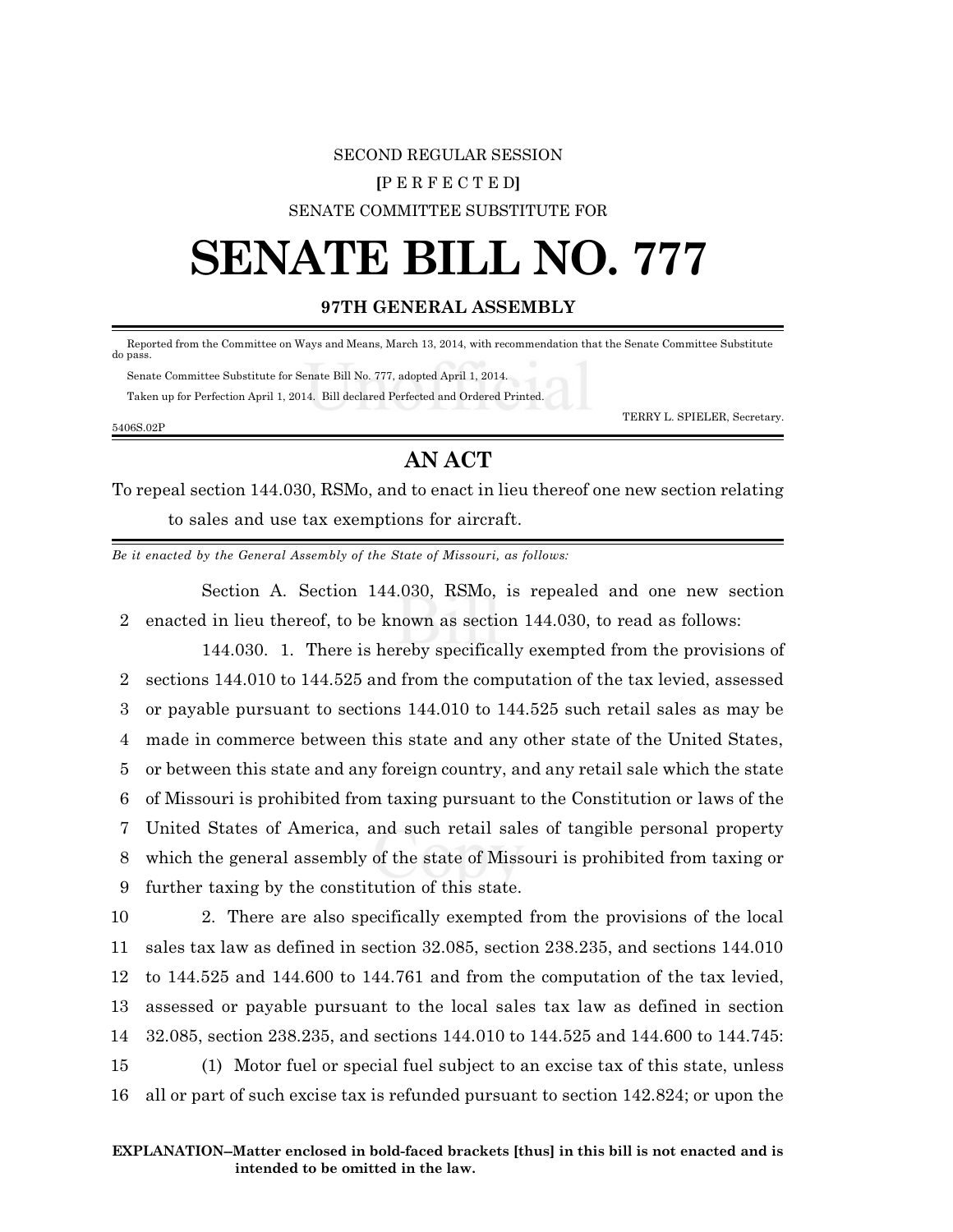SCS SB 777 2

 sale at retail of fuel to be consumed in manufacturing or creating gas, power, steam, electrical current or in furnishing water to be sold ultimately at retail; or feed for livestock or poultry; or grain to be converted into foodstuffs which are to be sold ultimately in processed form at retail; or seed, limestone or fertilizer which is to be used for seeding, liming or fertilizing crops which when harvested will be sold at retail or will be fed to livestock or poultry to be sold ultimately in processed form at retail; economic poisons registered pursuant to the provisions of the Missouri pesticide registration law (sections 281.220 to 281.310) which are to be used in connection with the growth or production of crops, fruit trees or orchards applied before, during, or after planting, the crop of which when harvested will be sold at retail or will be converted into foodstuffs which are to be sold ultimately in processed form at retail;

 (2) Materials, manufactured goods, machinery and parts which when used in manufacturing, processing, compounding, mining, producing or fabricating become a component part or ingredient of the new personal property resulting from such manufacturing, processing, compounding, mining, producing or fabricating and which new personal property is intended to be sold ultimately for final use or consumption; and materials, including without limitation, gases and manufactured goods, including without limitation slagging materials and firebrick, which are ultimately consumed in the manufacturing process by blending, reacting or interacting with or by becoming, in whole or in part, component parts or ingredients of steel products intended to be sold ultimately for final use or consumption;

 (3) Materials, replacement parts and equipment purchased for use directly upon, and for the repair and maintenance or manufacture of, motor vehicles, watercraft, railroad rolling stock or aircraft engaged as common carriers of persons or property;

 (4) Motor vehicles registered in excess of fifty-four thousand pounds, and the trailers pulled by such motor vehicles, that are actually used in the normal course of business to haul property on the public highways of the state, and that are capable of hauling loads commensurate with the motor vehicle's registered weight; and the materials, replacement parts, and equipment purchased for use directly upon, and for the repair and maintenance or manufacture of such vehicles. For purposes of this subdivision "motor vehicle" and "public highway" shall have the meaning as ascribed in section 390.020;

(5) Replacement machinery, equipment, and parts and the materials and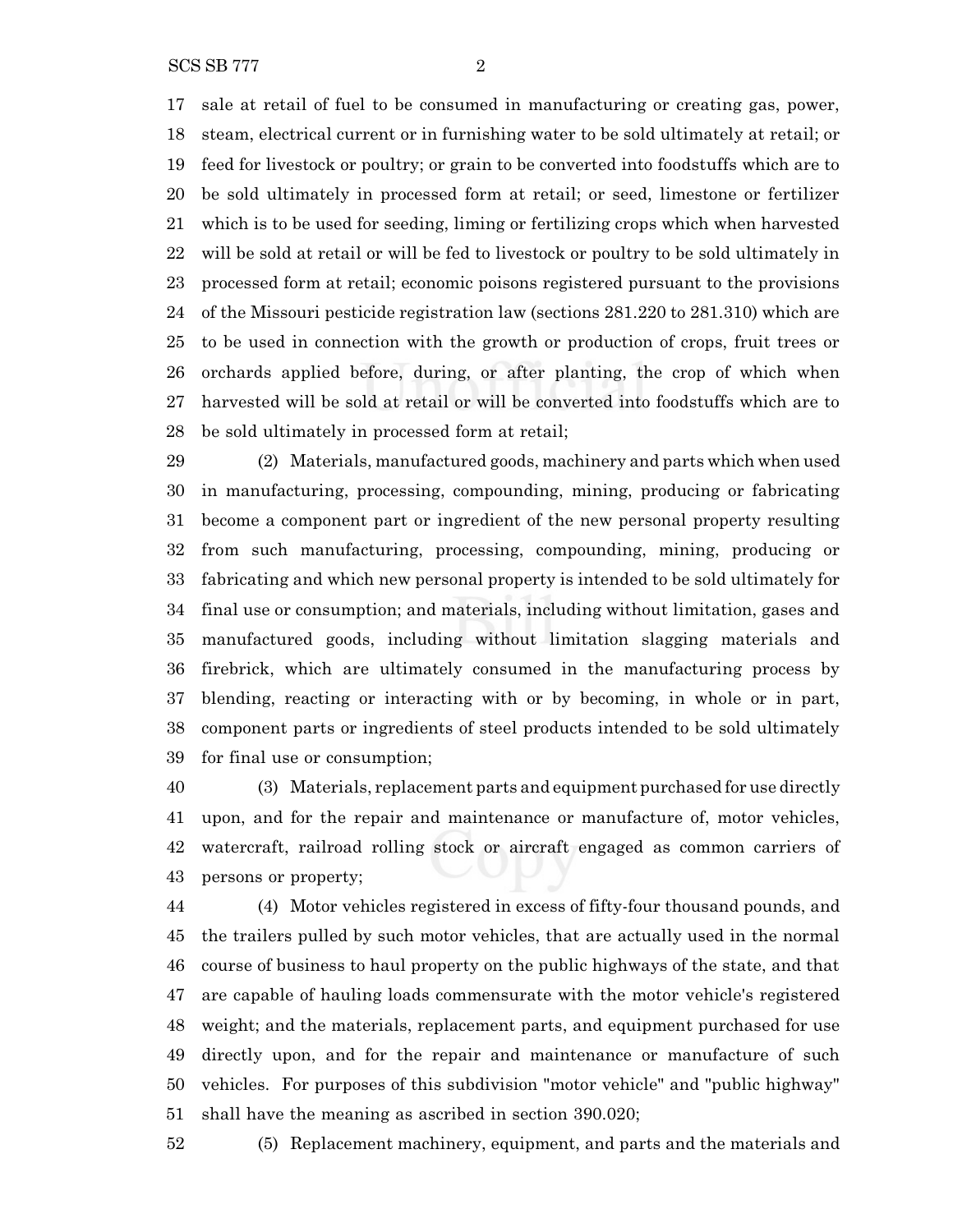SCS SB 777 3

 supplies solely required for the installation or construction of such replacement machinery, equipment, and parts, used directly in manufacturing, mining, fabricating or producing a product which is intended to be sold ultimately for final use or consumption; and machinery and equipment, and the materials and supplies required solely for the operation, installation or construction of such machinery and equipment, purchased and used to establish new, or to replace or expand existing, material recovery processing plants in this state. For the purposes of this subdivision, a "material recovery processing plant" means a facility that has as its primary purpose the recovery of materials into a useable product or a different form which is used in producing a new product and shall include a facility or equipment which are used exclusively for the collection of recovered materials for delivery to a material recovery processing plant but shall not include motor vehicles used on highways. For purposes of this section, the terms motor vehicle and highway shall have the same meaning pursuant to section 301.010. Material recovery is not the reuse of materials within a manufacturing process or the use of a product previously recovered. The material recovery processing plant shall qualify under the provisions of this section regardless of ownership of the material being recovered;

 (6) Machinery and equipment, and parts and the materials and supplies solely required for the installation or construction of such machinery and equipment, purchased and used to establish new or to expand existing manufacturing, mining or fabricating plants in the state if such machinery and equipment is used directly in manufacturing, mining or fabricating a product which is intended to be sold ultimately for final use or consumption;

 (7) Tangible personal property which is used exclusively in the manufacturing, processing, modification or assembling of products sold to the United States government or to any agency of the United States government;

 (8) Animals or poultry used for breeding or feeding purposes, or captive wildlife;

 (9) Newsprint, ink, computers, photosensitive paper and film, toner, printing plates and other machinery, equipment, replacement parts and supplies used in producing newspapers published for dissemination of news to the general public;

 (10) The rentals of films, records or any type of sound or picture transcriptions for public commercial display;

(11) Pumping machinery and equipment used to propel products delivered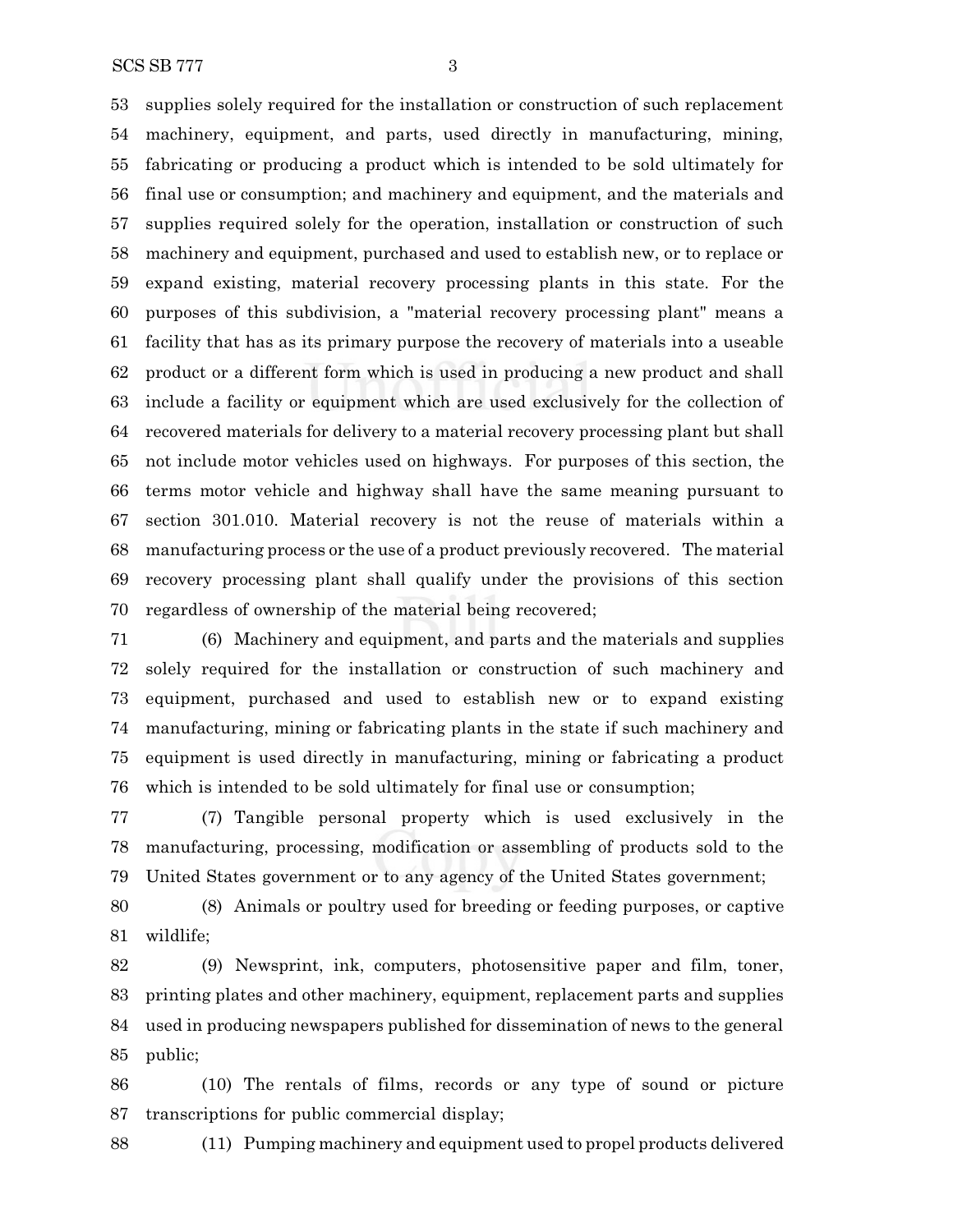by pipelines engaged as common carriers;

 (12) Railroad rolling stock for use in transporting persons or property in interstate commerce and motor vehicles licensed for a gross weight of twenty-four thousand pounds or more or trailers used by common carriers, as defined in section 390.020, in the transportation of persons or property;

 (13) Electrical energy used in the actual primary manufacture, processing, compounding, mining or producing of a product, or electrical energy used in the actual secondary processing or fabricating of the product, or a material recovery processing plant as defined in subdivision (5) of this subsection, in facilities owned or leased by the taxpayer, if the total cost of electrical energy so used exceeds ten percent of the total cost of production, either primary or secondary, exclusive of the cost of electrical energy so used or if the raw materials used in such processing contain at least twenty-five percent recovered materials as defined in section 260.200. There shall be a rebuttable presumption that the raw materials used in the primary manufacture of automobiles contain at least twenty-five percent recovered materials. For purposes of this subdivision, "processing" means any mode of treatment, act or series of acts performed upon materials to transform and reduce them to a different state or thing, including treatment necessary to maintain or preserve such processing by the producer at the production facility;

 (14) Anodes which are used or consumed in manufacturing, processing, compounding, mining, producing or fabricating and which have a useful life of less than one year;

 (15) Machinery, equipment, appliances and devices purchased or leased and used solely for the purpose of preventing, abating or monitoring air pollution, and materials and supplies solely required for the installation, construction or reconstruction of such machinery, equipment, appliances and devices;

 (16) Machinery, equipment, appliances and devices purchased or leased and used solely for the purpose of preventing, abating or monitoring water pollution, and materials and supplies solely required for the installation, construction or reconstruction of such machinery, equipment, appliances and devices;

(17) Tangible personal property purchased by a rural water district;

 (18) All amounts paid or charged for admission or participation or other fees paid by or other charges to individuals in or for any place of amusement, entertainment or recreation, games or athletic events, including museums, fairs,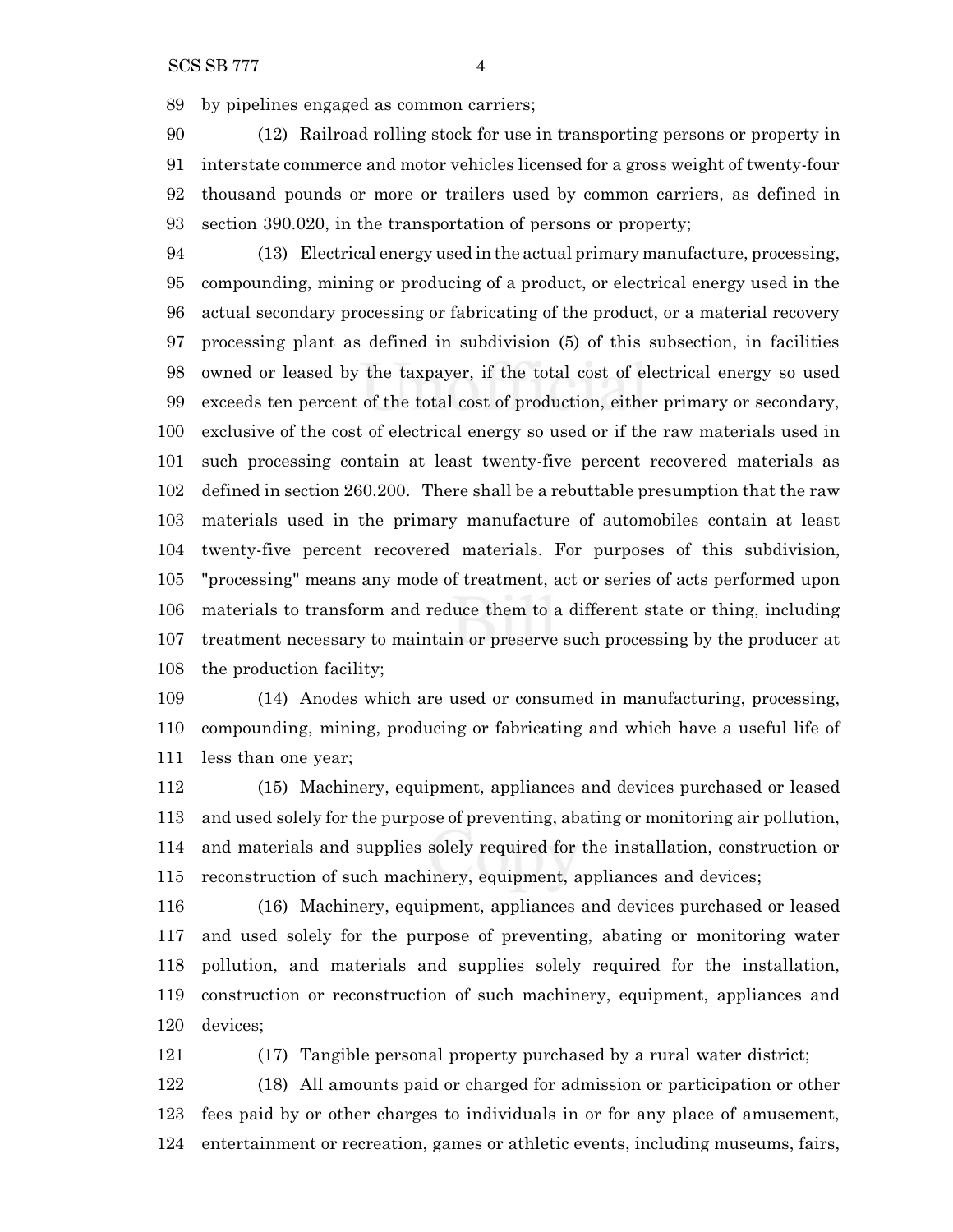zoos and planetariums, owned or operated by a municipality or other political subdivision where all the proceeds derived therefrom benefit the municipality or other political subdivision and do not inure to any private person, firm, or corporation, provided, however, that a municipality or other political subdivision may enter into revenue-sharing agreements with private persons, firms, or corporations providing goods or services, including management services, in or for the place of amusement, entertainment or recreation, games or athletic events, and provided further that nothing in this subdivision shall exempt from tax any amounts retained by any private person, firm, or corporation under such revenue-sharing agreement;

 (19) All sales of insulin and prosthetic or orthopedic devices as defined on January 1, 1980, by the federal Medicare program pursuant to Title XVIII of the Social Security Act of 1965, including the items specified in Section 1862(a)(12) of that act, and also specifically including hearing aids and hearing aid supplies and all sales of drugs which may be legally dispensed by a licensed pharmacist only upon a lawful prescription of a practitioner licensed to administer those items, including samples and materials used to manufacture samples which may be dispensed by a practitioner authorized to dispense such samples and all sales or rental of medical oxygen, home respiratory equipment and accessories, hospital beds and accessories and ambulatory aids, all sales or rental of manual and powered wheelchairs, stairway lifts, Braille writers, electronic Braille equipment and, if purchased or rented by or on behalf of a person with one or more physical or mental disabilities to enable them to function more independently, all sales or rental of scooters, reading machines, electronic print enlargers and magnifiers, electronic alternative and augmentative communication devices, and items used solely to modify motor vehicles to permit the use of such motor vehicles by individuals with disabilities or sales of over-the-counter or nonprescription drugs to individuals with disabilities, and drugs required by the Food and Drug Administration to meet the over-the-counter drug product labeling requirements in 21 CFR 201.66, or its successor, as prescribed by a health care practitioner licensed to prescribe;

 (20) All sales made by or to religious and charitable organizations and institutions in their religious, charitable or educational functions and activities and all sales made by or to all elementary and secondary schools operated at public expense in their educational functions and activities;

(21) All sales of aircraft to common carriers for storage or for use in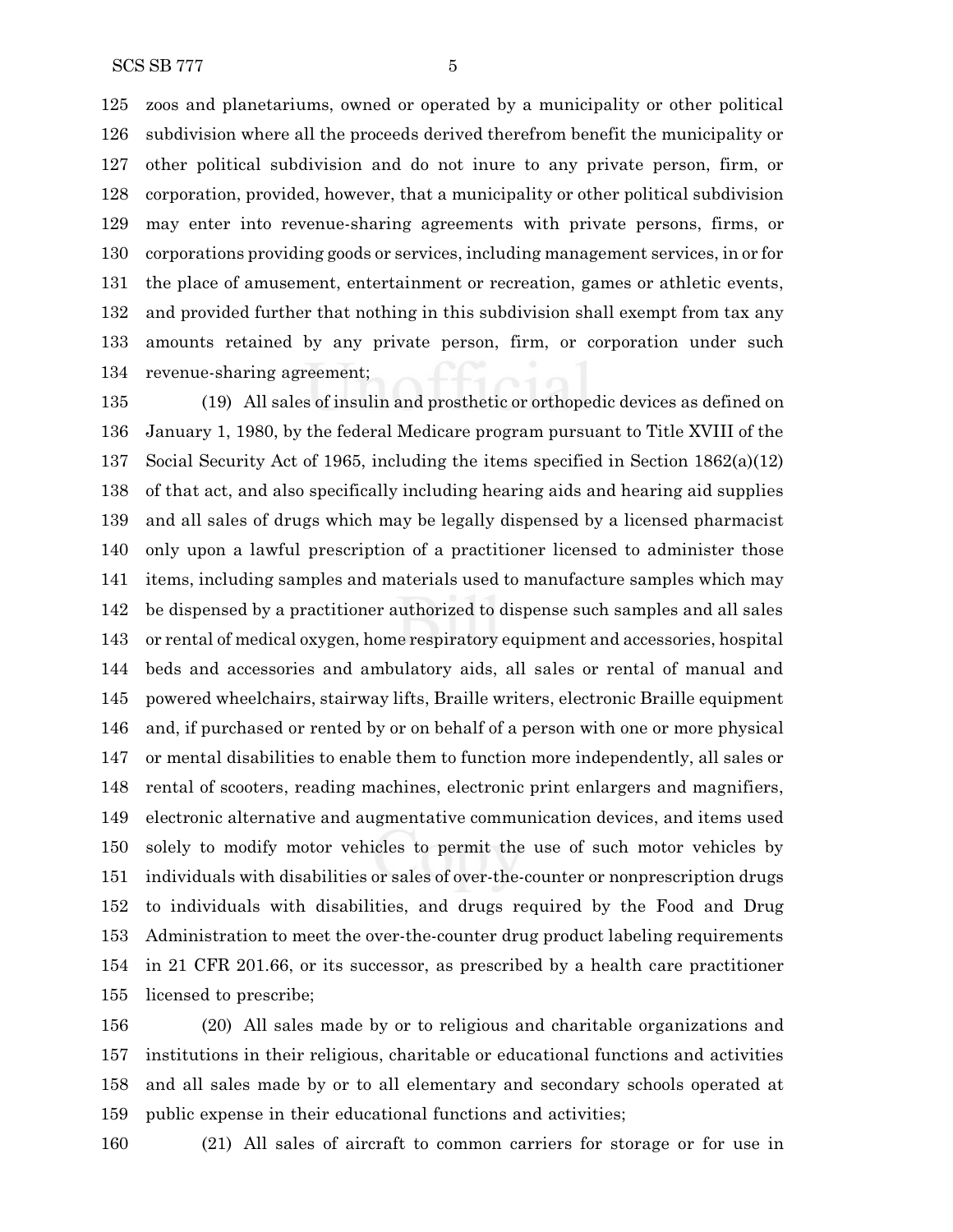interstate commerce and all sales made by or to not-for-profit civic, social, service or fraternal organizations, including fraternal organizations which have been declared tax-exempt organizations pursuant to Section 501(c)(8) or (10) of the 1986 Internal Revenue Code, as amended, in their civic or charitable functions and activities and all sales made to eleemosynary and penal institutions and industries of the state, and all sales made to any private not-for-profit institution of higher education not otherwise excluded pursuant to subdivision (20) of this subsection or any institution of higher education supported by public funds, and all sales made to a state relief agency in the exercise of relief functions and activities;

 (22) All ticket sales made by benevolent, scientific and educational associations which are formed to foster, encourage, and promote progress and improvement in the science of agriculture and in the raising and breeding of animals, and by nonprofit summer theater organizations if such organizations are exempt from federal tax pursuant to the provisions of the Internal Revenue Code and all admission charges and entry fees to the Missouri state fair or any fair conducted by a county agricultural and mechanical society organized and operated pursuant to sections 262.290 to 262.530;

 (23) All sales made to any private not-for-profit elementary or secondary school, all sales of feed additives, medications or vaccines administered to livestock or poultry in the production of food or fiber, all sales of pesticides used in the production of crops, livestock or poultry for food or fiber, all sales of bedding used in the production of livestock or poultry for food or fiber, all sales of propane or natural gas, electricity or diesel fuel used exclusively for drying agricultural crops, natural gas used in the primary manufacture or processing of fuel ethanol as defined in section 142.028, natural gas, propane, and electricity used by an eligible new generation cooperative or an eligible new generation processing entity as defined in section 348.432, and all sales of farm machinery and equipment, other than airplanes, motor vehicles and trailers, and any freight charges on any exempt item. As used in this subdivision, the term "feed additives" means tangible personal property which, when mixed with feed for livestock or poultry, is to be used in the feeding of livestock or poultry. As used in this subdivision, the term "pesticides" includes adjuvants such as crop oils, surfactants, wetting agents and other assorted pesticide carriers used to improve or enhance the effect of a pesticide and the foam used to mark the application of pesticides and herbicides for the production of crops, livestock or poultry. As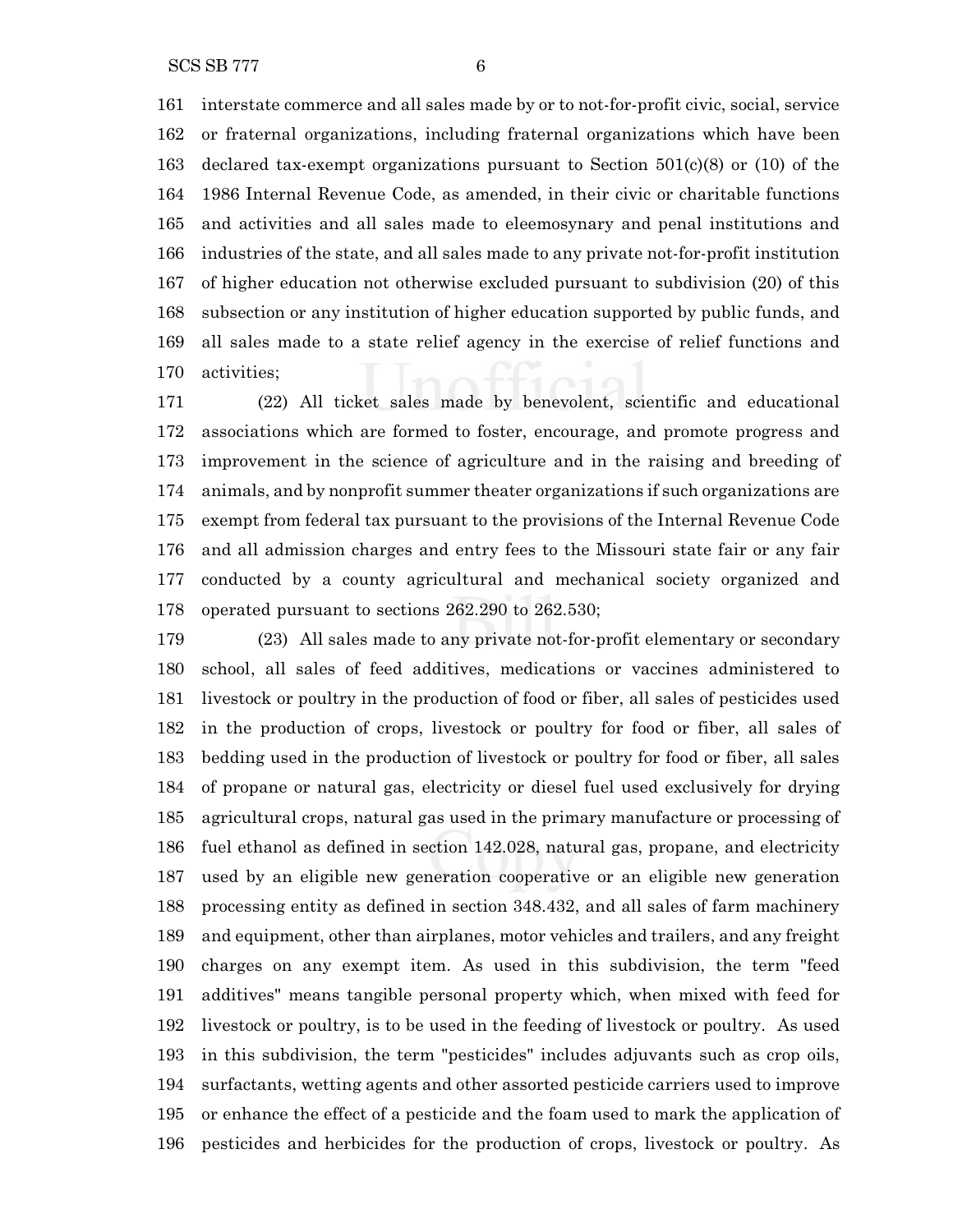used in this subdivision, the term "farm machinery and equipment" means new or used farm tractors and such other new or used farm machinery and equipment and repair or replacement parts thereon and any accessories for and upgrades to such farm machinery and equipment, rotary mowers used exclusively for agricultural purposes, and supplies and lubricants used exclusively, solely, and directly for producing crops, raising and feeding livestock, fish, poultry, pheasants, chukar, quail, or for producing milk for ultimate sale at retail, including field drain tile, and one-half of each purchaser's purchase of diesel fuel therefor which is:

(a) Used exclusively for agricultural purposes;

 (b) Used on land owned or leased for the purpose of producing farm products; and

 (c) Used directly in producing farm products to be sold ultimately in processed form or otherwise at retail or in producing farm products to be fed to livestock or poultry to be sold ultimately in processed form at retail;

 (24) Except as otherwise provided in section 144.032, all sales of metered water service, electricity, electrical current, natural, artificial or propane gas, wood, coal or home heating oil for domestic use and in any city not within a county, all sales of metered or unmetered water service for domestic use:

 (a) "Domestic use" means that portion of metered water service, electricity, electrical current, natural, artificial or propane gas, wood, coal or home heating oil, and in any city not within a county, metered or unmetered water service, which an individual occupant of a residential premises uses for nonbusiness, noncommercial or nonindustrial purposes. Utility service through a single or master meter for residential apartments or condominiums, including service for common areas and facilities and vacant units, shall be deemed to be for domestic use. Each seller shall establish and maintain a system whereby individual purchases are determined as exempt or nonexempt;

 (b) Regulated utility sellers shall determine whether individual purchases are exempt or nonexempt based upon the seller's utility service rate classifications as contained in tariffs on file with and approved by the Missouri public service commission. Sales and purchases made pursuant to the rate classification "residential" and sales to and purchases made by or on behalf of the occupants of residential apartments or condominiums through a single or master meter, including service for common areas and facilities and vacant units, shall be considered as sales made for domestic use and such sales shall be exempt from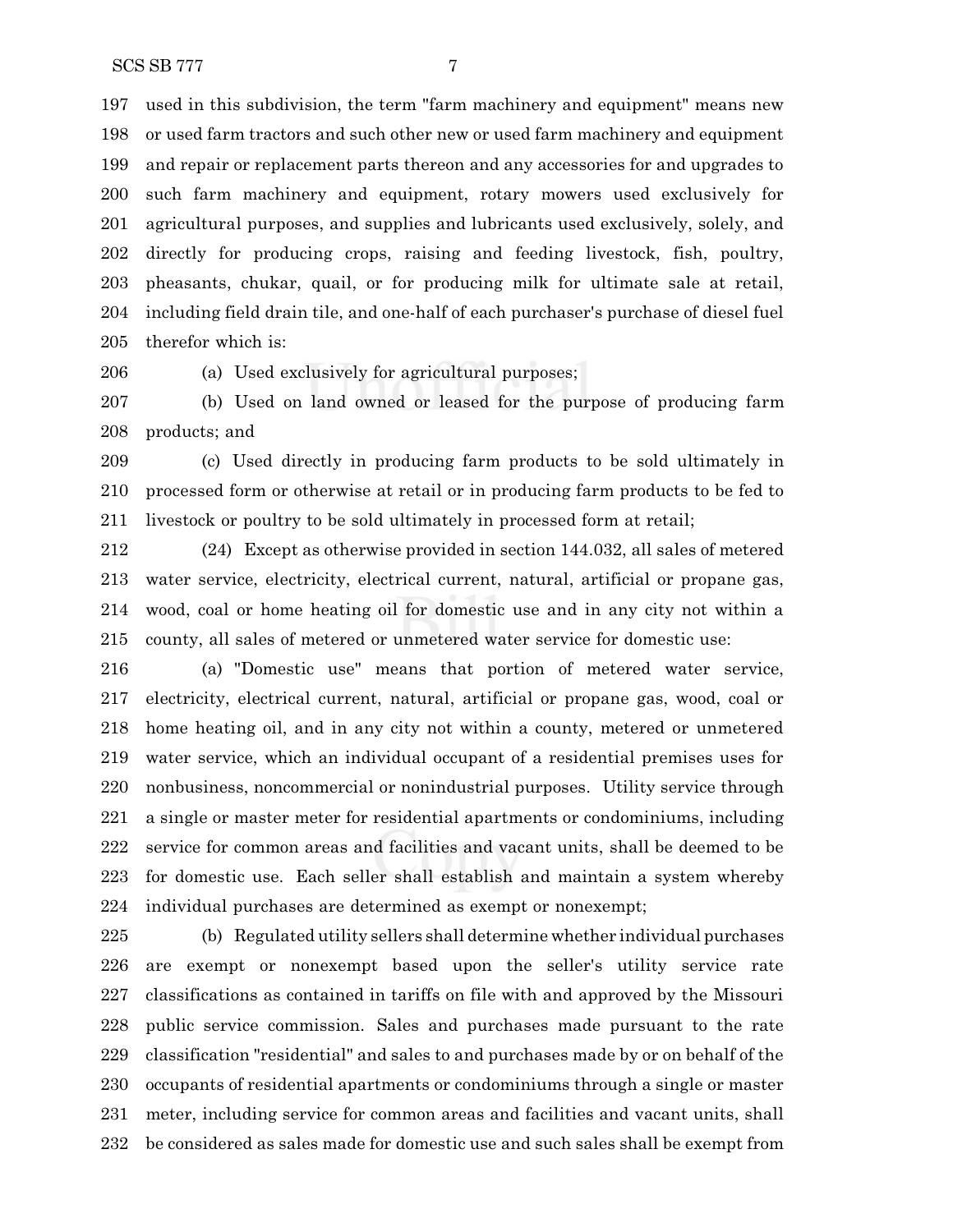sales tax. Sellers shall charge sales tax upon the entire amount of purchases classified as nondomestic use. The seller's utility service rate classification and the provision of service thereunder shall be conclusive as to whether or not the utility must charge sales tax;

 (c) Each person making domestic use purchases of services or property and who uses any portion of the services or property so purchased for a nondomestic use shall, by the fifteenth day of the fourth month following the year of purchase, and without assessment, notice or demand, file a return and pay sales tax on that portion of nondomestic purchases. Each person making nondomestic purchases of services or property and who uses any portion of the services or property so purchased for domestic use, and each person making domestic purchases on behalf of occupants of residential apartments or condominiums through a single or master meter, including service for common areas and facilities and vacant units, under a nonresidential utility service rate classification may, between the first day of the first month and the fifteenth day of the fourth month following the year of purchase, apply for credit or refund to the director of revenue and the director shall give credit or make refund for taxes paid on the domestic use portion of the purchase. The person making such purchases on behalf of occupants of residential apartments or condominiums shall have standing to apply to the director of revenue for such credit or refund;

 (25) All sales of handicraft items made by the seller or the seller's spouse if the seller or the seller's spouse is at least sixty-five years of age, and if the total gross proceeds from such sales do not constitute a majority of the annual gross income of the seller;

 (26) Excise taxes, collected on sales at retail, imposed by Sections 4041, 4061, 4071, 4081, 4091, 4161, 4181, 4251, 4261 and 4271 of Title 26, United States Code. The director of revenue shall promulgate rules pursuant to chapter 536 to eliminate all state and local sales taxes on such excise taxes;

 (27) Sales of fuel consumed or used in the operation of ships, barges, or waterborne vessels which are used primarily in or for the transportation of property or cargo, or the conveyance of persons for hire, on navigable rivers bordering on or located in part in this state, if such fuel is delivered by the seller to the purchaser's barge, ship, or waterborne vessel while it is afloat upon such river;

 (28) All sales made to an interstate compact agency created pursuant to sections 70.370 to 70.441 or sections 238.010 to 238.100 in the exercise of the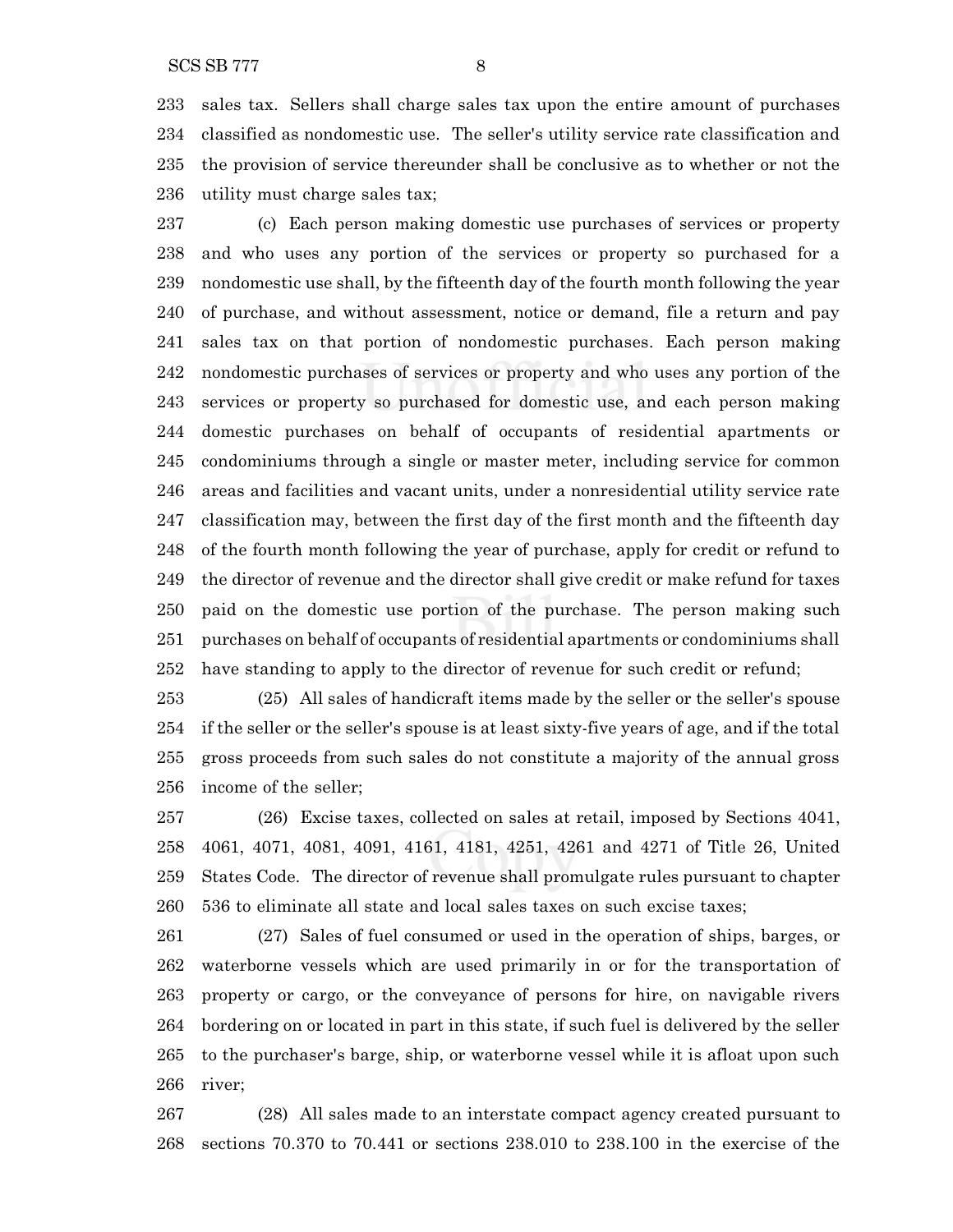functions and activities of such agency as provided pursuant to the compact;

 (29) Computers, computer software and computer security systems purchased for use by architectural or engineering firms headquartered in this state. For the purposes of this subdivision, "headquartered in this state" means the office for the administrative management of at least four integrated facilities operated by the taxpayer is located in the state of Missouri;

 (30) All livestock sales when either the seller is engaged in the growing, producing or feeding of such livestock, or the seller is engaged in the business of buying and selling, bartering or leasing of such livestock;

 (31) All sales of barges which are to be used primarily in the transportation of property or cargo on interstate waterways;

 (32) Electrical energy or gas, whether natural, artificial or propane, water, or other utilities which are ultimately consumed in connection with the manufacturing of cellular glass products or in any material recovery processing plant as defined in subdivision (5) of this subsection;

 (33) Notwithstanding other provisions of law to the contrary, all sales of pesticides or herbicides used in the production of crops, aquaculture, livestock or poultry;

 (34) Tangible personal property and utilities purchased for use or consumption directly or exclusively in the research and development of agricultural/biotechnology and plant genomics products and prescription pharmaceuticals consumed by humans or animals;

(35) All sales of grain bins for storage of grain for resale;

 (36) All sales of feed which are developed for and used in the feeding of pets owned by a commercial breeder when such sales are made to a commercial breeder, as defined in section 273.325, and licensed pursuant to sections 273.325 to 273.357;

 (37) All purchases by a contractor on behalf of an entity located in another state, provided that the entity is authorized to issue a certificate of exemption for purchases to a contractor under the provisions of that state's laws. For purposes of this subdivision, the term "certificate of exemption" shall mean any document evidencing that the entity is exempt from sales and use taxes on purchases pursuant to the laws of the state in which the entity is located. Any contractor making purchases on behalf of such entity shall maintain a copy of the entity's exemption certificate as evidence of the exemption. If the exemption certificate issued by the exempt entity to the contractor is later determined by the director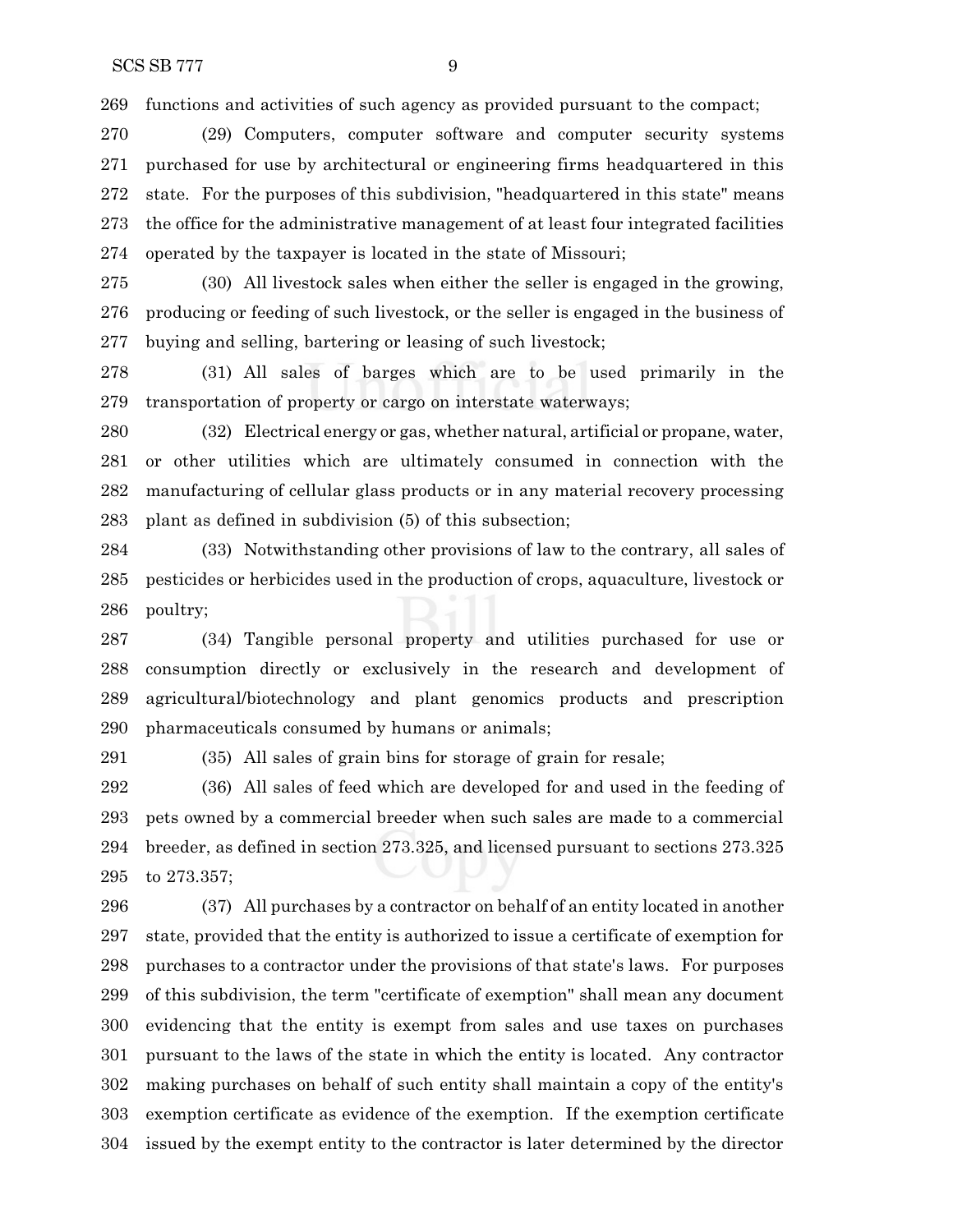of revenue to be invalid for any reason and the contractor has accepted the certificate in good faith, neither the contractor or the exempt entity shall be liable for the payment of any taxes, interest and penalty due as the result of use of the invalid exemption certificate. Materials shall be exempt from all state and local sales and use taxes when purchased by a contractor for the purpose of fabricating tangible personal property which is used in fulfilling a contract for the purpose of constructing, repairing or remodeling facilities for the following:

 (a) An exempt entity located in this state, if the entity is one of those entities able to issue project exemption certificates in accordance with the provisions of section 144.062; or

 (b) An exempt entity located outside the state if the exempt entity is authorized to issue an exemption certificate to contractors in accordance with the provisions of that state's law and the applicable provisions of this section;

 (38) All sales or other transfers of tangible personal property to a lessor who leases the property under a lease of one year or longer executed or in effect at the time of the sale or other transfer to an interstate compact agency created pursuant to sections 70.370 to 70.441 or sections 238.010 to 238.100;

 (39) Sales of tickets to any collegiate athletic championship event that is held in a facility owned or operated by a governmental authority or commission, a quasi-governmental agency, a state university or college or by the state or any political subdivision thereof, including a municipality, and that is played on a neutral site and may reasonably be played at a site located outside the state of Missouri. For purposes of this subdivision, "neutral site" means any site that is not located on the campus of a conference member institution participating in the event;

 (40) All purchases by a sports complex authority created under section 64.920, and all sales of utilities by such authority at the authority's cost that are consumed in connection with the operation of a sports complex leased to a professional sports team;

 (41) **[**Beginning January 1, 2009, but not after January 1, 2015,**] All** materials, replacement parts, and equipment purchased for use directly upon, and for the modification, replacement, repair, and maintenance of aircraft, aircraft power plants, and aircraft accessories;

 (42) Sales of sporting clays, wobble, skeet, and trap targets to any shooting range or similar places of business for use in the normal course of business and money received by a shooting range or similar places of business